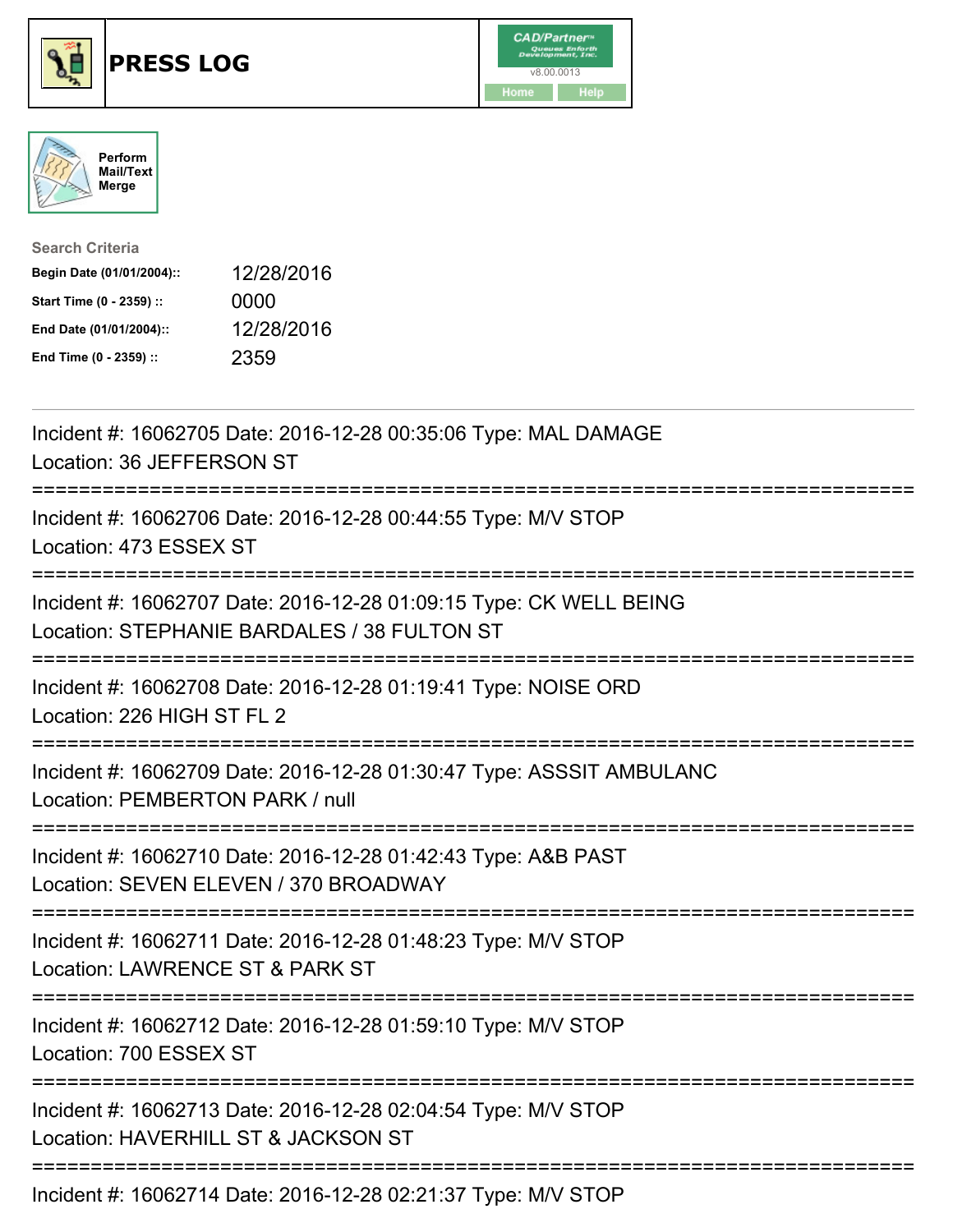Location: 4 NEWTON ST =========================================================================== Incident #: 16062715 Date: 2016-12-28 02:51:15 Type: M/V STOP Location: CENTRAL BRIDGE =========================================================================== Incident #: 16062716 Date: 2016-12-28 02:58:19 Type: M/V STOP Location: BENNINGTON ST & MYRTLE ST =========================================================================== Incident #: 16062717 Date: 2016-12-28 03:01:25 Type: VIO CITY ORD Location: FLORENCE AV & HAVERHILL ST =========================================================================== Incident #: 16062718 Date: 2016-12-28 03:07:53 Type: VIO CITY ORD Location: BIGELOW ST & CARLETON ST =========================================================================== Incident #: 16062719 Date: 2016-12-28 03:26:08 Type: M/V STOP Location: MARSTON ST & STORROW ST =========================================================================== Incident #: 16062720 Date: 2016-12-28 03:46:09 Type: ALARMS Location: CAVALLARO RESD. / 62 PHILLIPS ST =========================================================================== Incident #: 16062721 Date: 2016-12-28 03:47:14 Type: M/V STOP Location: COMMON ST & NEWBURY ST =========================================================================== Incident #: 16062722 Date: 2016-12-28 03:53:00 Type: M/V STOP Location: ANDOVER ST & PHILLIPS ST =========================================================================== Incident #: 16062723 Date: 2016-12-28 03:58:02 Type: ALARMS Location: WARD SIX CLUB / 57 SPRINGFIELD ST =========================================================================== Incident #: 16062724 Date: 2016-12-28 04:05:17 Type: UNKNOWN PROB Location: MARIA PERAZA / 45 BROADWAY =========================================================================== Incident #: 16062725 Date: 2016-12-28 04:20:43 Type: M/V STOP Location: LAWRENCE PUMPS, INCORPORATED / 371 MARKET ST =========================================================================== Incident #: 16062726 Date: 2016-12-28 05:24:47 Type: UNWANTEDGUEST Location: 85 NESMITH ST FL 1 =========================================================================== Incident #: 16062727 Date: 2016-12-28 05:45:43 Type: AUTO ACC/NO PI Location: 15 DURANT ST ===========================================================================

Incident #: 16062728 Date: 2016-12-28 05:57:02 Type: SUS PERS/MV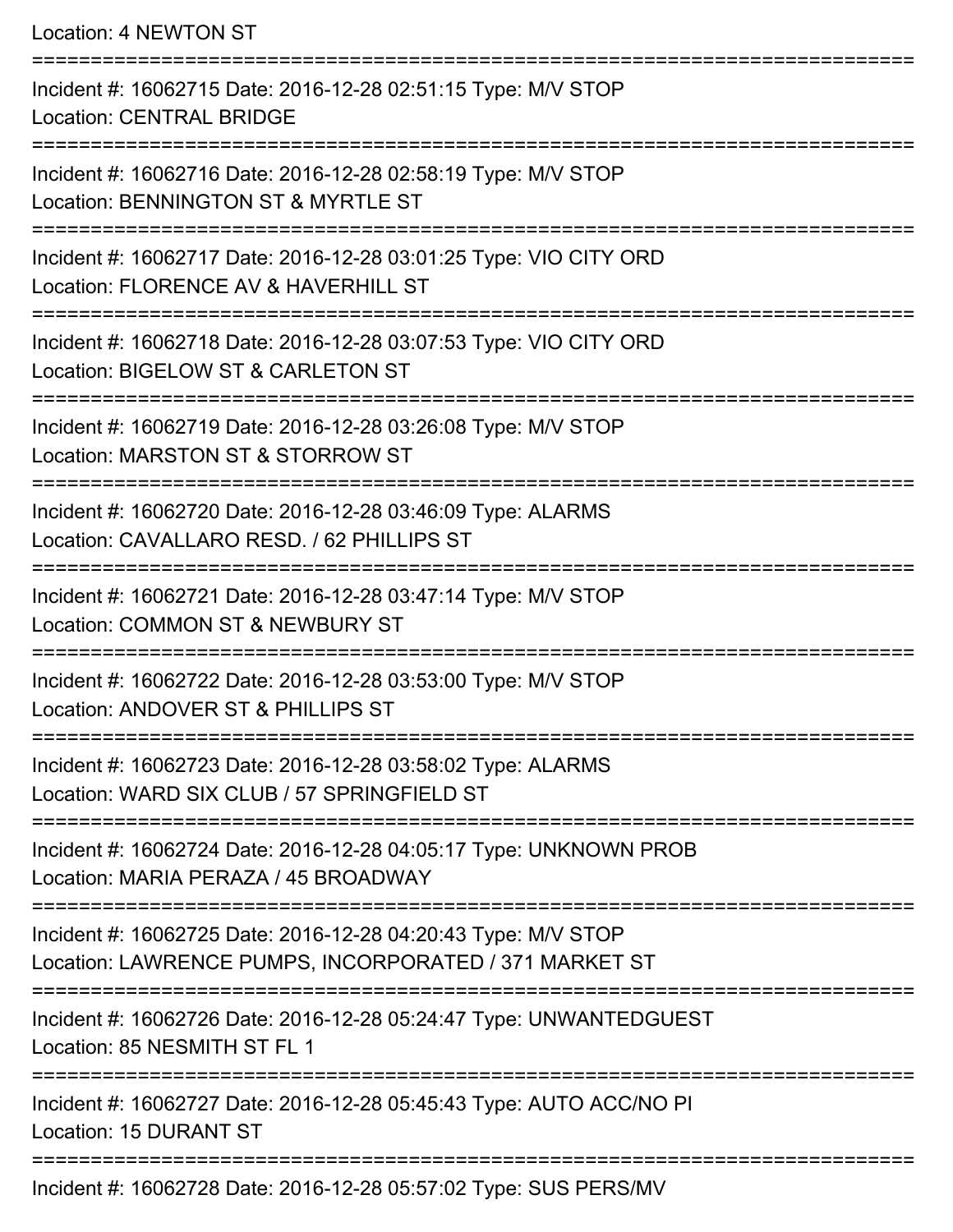| Incident #: 16062729 Date: 2016-12-28 06:21:13 Type: SUS PERS/MV<br>Location: 113 SPRUCE ST               |
|-----------------------------------------------------------------------------------------------------------|
| Incident #: 16062730 Date: 2016-12-28 06:33:33 Type: LARCENY/PAST<br>Location: 28 SHAW ST                 |
| Incident #: 16062731 Date: 2016-12-28 06:42:09 Type: TOW/REC/STOL<br>Location: BEACONSFIELD ST            |
| Incident #: 16062732 Date: 2016-12-28 06:47:34 Type: M/V STOP<br>Location: ESSEX ST & MARGIN ST           |
| Incident #: 16062733 Date: 2016-12-28 07:03:08 Type: DOMESTIC/PAST<br>Location: 71 FERRY ST FL 2          |
| Incident #: 16062734 Date: 2016-12-28 07:10:46 Type: M/V STOP<br>Location: 327 S BROADWAY                 |
| Incident #: 16062735 Date: 2016-12-28 07:17:38 Type: ALARMS<br>Location: EXPRESS SHIPPING / 13 NEWBURY ST |
| Incident #: 16062736 Date: 2016-12-28 07:17:59 Type: DISTURBANCE<br>Location: CROSS ST & HAMPSHIRE ST     |
| Incident #: 16062737 Date: 2016-12-28 07:24:28 Type: MAL DAMAGE<br><b>Location: 1 TREMONT ST</b>          |
| Incident #: 16062738 Date: 2016-12-28 07:27:05 Type: PARK & WALK<br>Location: BROADWAY & HAVERHILL        |
| Incident #: 16062739 Date: 2016-12-28 07:39:56 Type: M/V STOP<br>Location: 32 LAWRENCE ST                 |
| Incident #: 16062740 Date: 2016-12-28 07:46:11 Type: WARRANT SERVE<br>Location: 17 PLATT ST               |
| Incident #: 16062741 Date: 2016-12-28 08:49:05 Type: 209A/SERVE<br>Location: 13 KENDALL ST                |
| Incident #: 16062742 Date: 2016-12-28 08:50:50 Type: TRANSPORT                                            |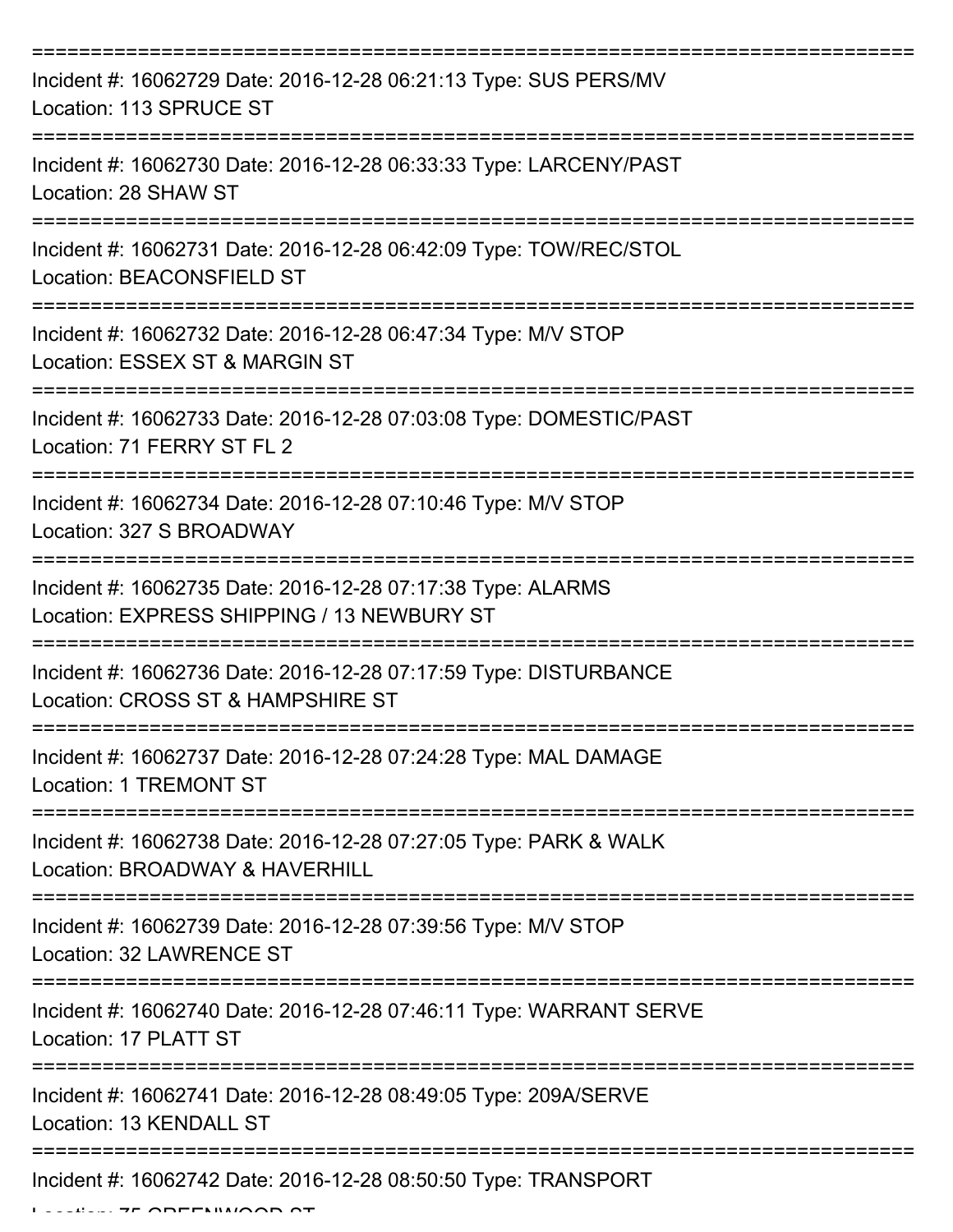| Incident #: 16062743 Date: 2016-12-28 09:05:24 Type: AUTO ACC/NO PI<br>Location: BROADWAY & WHITMAN ST                                                        |
|---------------------------------------------------------------------------------------------------------------------------------------------------------------|
| Incident #: 16062744 Date: 2016-12-28 09:22:05 Type: E911 HANGUP<br>Location: 58 E LAUREL ST                                                                  |
| Incident #: 16062745 Date: 2016-12-28 09:32:01 Type: LARCENY/PAST<br>Location: 16 BEACONSFIELD ST                                                             |
| Incident #: 16062746 Date: 2016-12-28 09:48:03 Type: GENERAL SERV<br>Location: LORING ST & SHAWSHEEN RD                                                       |
| Incident #: 16062747 Date: 2016-12-28 10:04:30 Type: 209A/SERVE<br>Location: 133 ESSEX ST                                                                     |
| :==============================<br>Incident #: 16062748 Date: 2016-12-28 10:11:06 Type: SUS PERS/MV<br>Location: NEW BEGINNINGS HAIR SALON / 56 BROOKFIELD ST |
| Incident #: 16062749 Date: 2016-12-28 10:18:28 Type: B&E/MV/PAST<br>Location: 30 BELMONT ST                                                                   |
| Incident #: 16062750 Date: 2016-12-28 10:26:28 Type: WARRANT SERVE<br>Location: 109 WALNUT ST                                                                 |
| Incident #: 16062751 Date: 2016-12-28 10:37:06 Type: M/V STOP<br>Location: BROADWAY & CONCORD ST                                                              |
| Incident #: 16062752 Date: 2016-12-28 10:41:57 Type: GENERAL SERV<br>Location: 29 LORING ST                                                                   |
| Incident #: 16062753 Date: 2016-12-28 10:48:51 Type: M/V STOP<br>Location: COMMON ST & FRANKLIN ST                                                            |
| Incident #: 16062754 Date: 2016-12-28 11:12:22 Type: COURT DOC SERVE<br>Location: 117 FOSTER ST                                                               |
| Incident #: 16062755 Date: 2016-12-28 11:15:12 Type: AUTO ACC/NO PI<br>Location: 610 ANDOVER ST                                                               |
| Incident #: 16062756 Date: 2016-12-28 11:18:05 Type: M/V STOP                                                                                                 |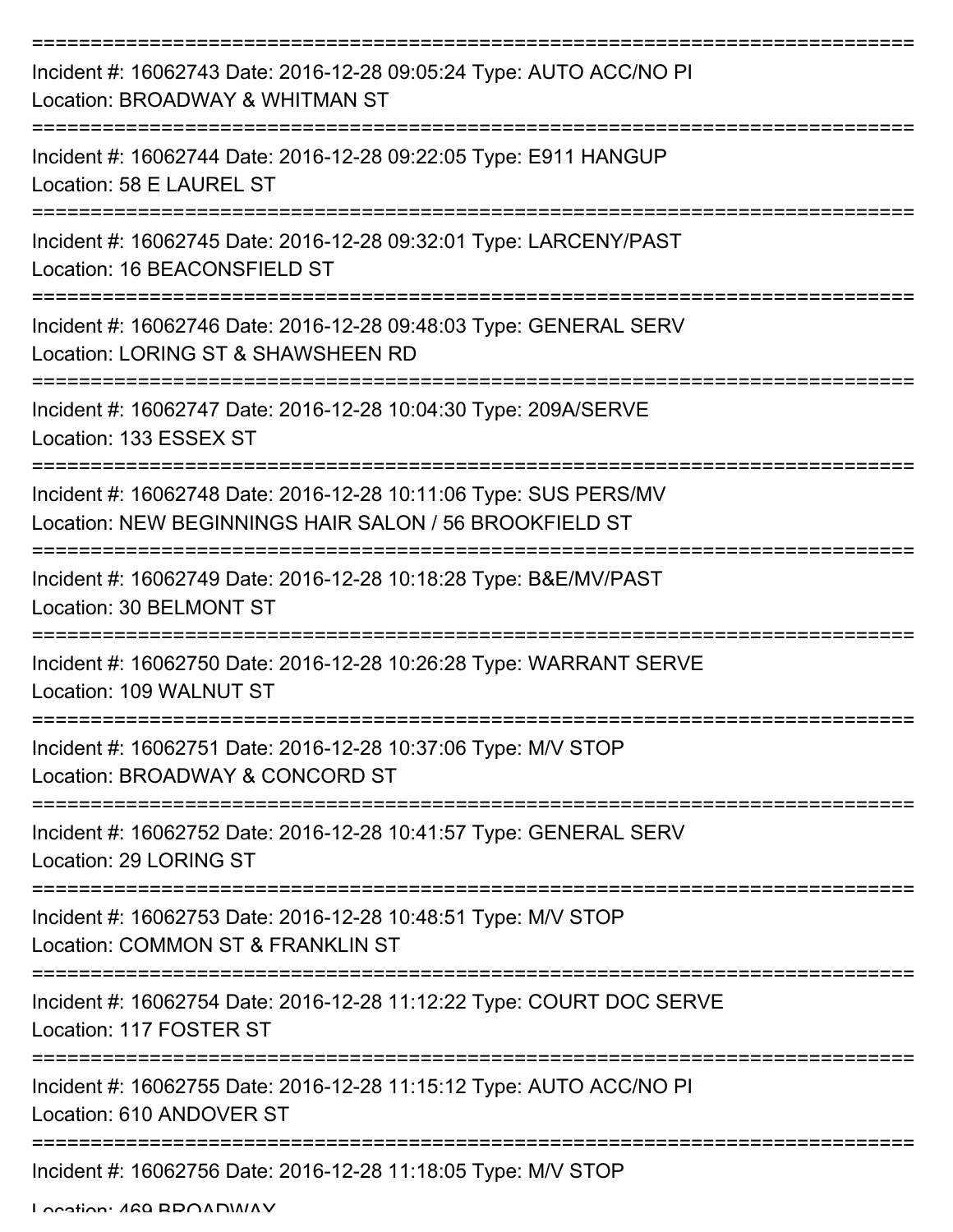| Incident #: 16062757 Date: 2016-12-28 11:23:18 Type: M/V STOP<br>Location: MARLBORO ST & S UNION ST                          |
|------------------------------------------------------------------------------------------------------------------------------|
| Incident #: 16062758 Date: 2016-12-28 11:25:10 Type: M/V STOP<br>Location: LAWRENCE ST & LEBANON ST                          |
| Incident #: 16062759 Date: 2016-12-28 11:29:22 Type: M/V STOP<br>Location: 439 S UNION ST                                    |
| Incident #: 16062760 Date: 2016-12-28 11:32:45 Type: 209A/SERVE<br>Location: 47 MECHANIC ST                                  |
| Incident #: 16062761 Date: 2016-12-28 11:43:22 Type: MEDIC SUPPORT<br>Location: WOOD MILL / 800 ESSEX ST                     |
| Incident #: 16062762 Date: 2016-12-28 11:53:07 Type: M/V STOP<br>Location: BROADWAY & LOWELL ST                              |
| Incident #: 16062763 Date: 2016-12-28 11:56:07 Type: ALARM/HOLD<br>Location: GREATER LAWRENCE COMMUNIT ACTION / 305 ESSEX ST |
| Incident #: 16062764 Date: 2016-12-28 12:00:54 Type: MEDIC SUPPORT<br>Location: 28 WILMOT ST                                 |
| Incident #: 16062765 Date: 2016-12-28 12:02:44 Type: M/V STOP<br>Location: BROADWAY & CONCORD ST                             |
| Incident #: 16062767 Date: 2016-12-28 12:14:26 Type: ALARM/BURG<br>Location: FRITSCHY RESD / 59 CHESTER ST                   |
| Incident #: 16062766 Date: 2016-12-28 12:14:34 Type: M/V STOP<br>Location: BROADWAY & LOWELL ST                              |
| Incident #: 16062768 Date: 2016-12-28 12:22:25 Type: M/V STOP<br>Location: BROADWAY & LOWELL ST                              |
| Incident #: 16062769 Date: 2016-12-28 12:28:30 Type: ALARM/BURG<br>Location: MCNEIL RESD / 52 COLONIAL RD                    |
| Incident #: 16062770 Date: 2016-12-28 12:29:30 Type: M/V STOP                                                                |

Location: BROADWAY & LOWELL ST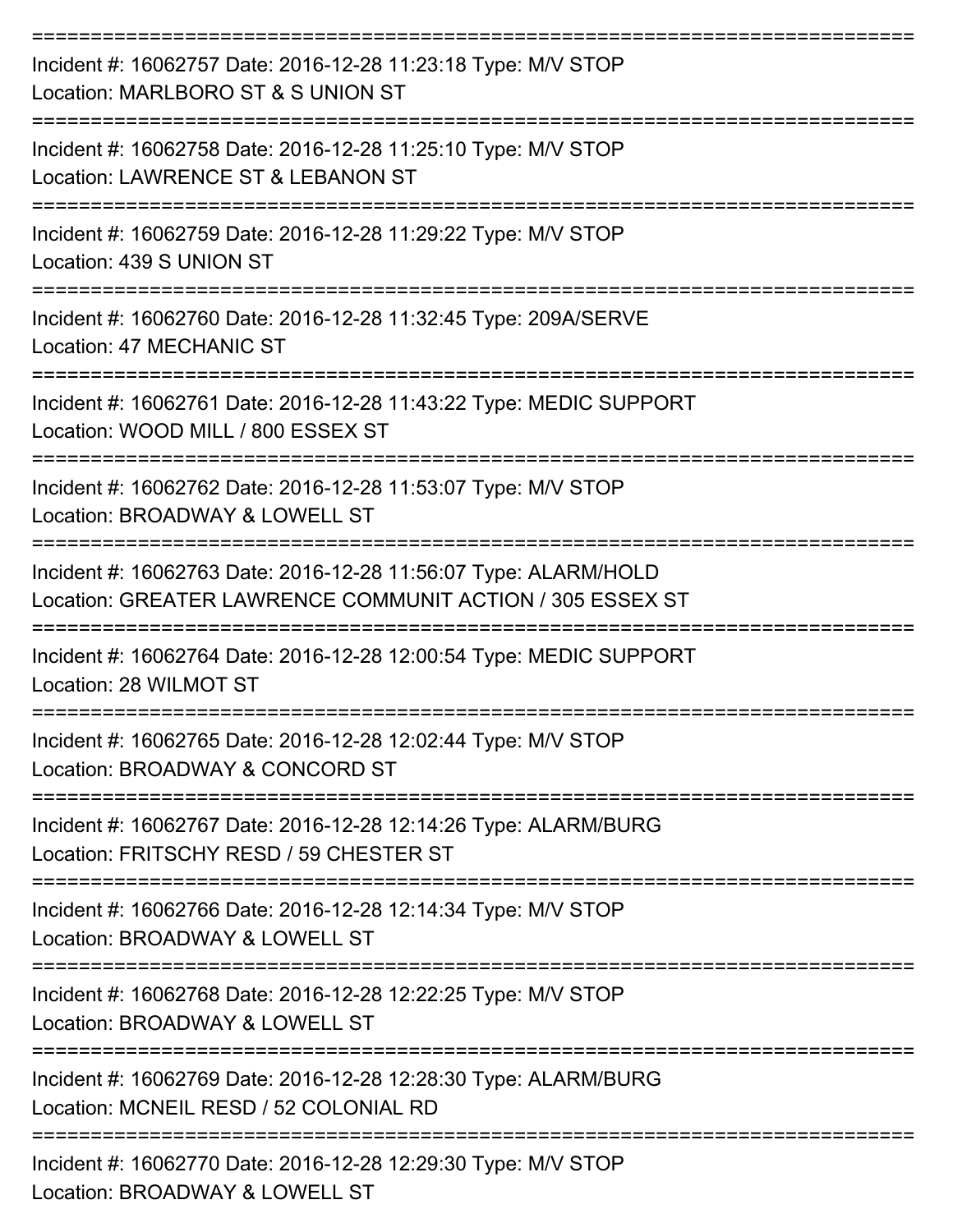| Incident #: 16062771 Date: 2016-12-28 12:31:55 Type: M/V STOP<br>Location: BROADWAY & CONCORD ST                                                |
|-------------------------------------------------------------------------------------------------------------------------------------------------|
| :==========================<br>Incident #: 16062772 Date: 2016-12-28 12:32:45 Type: SUS PERS/MV<br>Location: FARNHAM ST & S UNION ST            |
| Incident #: 16062773 Date: 2016-12-28 12:38:22 Type: SUS PERS/MV<br>Location: 320 S BROADWAY                                                    |
| Incident #: 16062774 Date: 2016-12-28 12:40:16 Type: M/V STOP<br>Location: HAVERHILL ST & LAWRENCE ST                                           |
| Incident #: 16062775 Date: 2016-12-28 12:45:09 Type: ALARM/BURG<br>Location: SANTANA RESD / 380 LOWELL ST<br>================================== |
| Incident #: 16062776 Date: 2016-12-28 12:54:35 Type: A&B PAST<br>Location: LAWRENCE GENERAL HOSPITAL / 1 GENERAL ST                             |
| Incident #: 16062777 Date: 2016-12-28 12:56:00 Type: KEEP PEACE<br>Location: COMMONWEALTH DR & HONDA MOTORS<br>=======================          |
| Incident #: 16062778 Date: 2016-12-28 13:00:12 Type: DISTURBANCE<br>Location: 50 LEEDS TER                                                      |
| Incident #: 16062779 Date: 2016-12-28 13:03:28 Type: ANIMAL COMPL<br>Location: S UNION ST & SALEM ST                                            |
| Incident #: 16062780 Date: 2016-12-28 13:12:25 Type: 209A/SERVE<br>Location: 10 EMBANKMENT RD                                                   |
| Incident #: 16062782 Date: 2016-12-28 13:19:59 Type: DISTURBANCE<br>Location: ESSEX ST & MILL ST                                                |
| Incident #: 16062781 Date: 2016-12-28 13:20:03 Type: SUS PERS/MV<br>Location: 159 BENNINGTON ST                                                 |
| Incident #: 16062783 Date: 2016-12-28 13:20:45 Type: ALARM/BURG<br>Location: 37 E PLEASANT ST                                                   |
| Incident #: 16062784 Date: 2016-12-28 13:34:55 Type: M/V STOP<br>Location: ALDER ST & BASSWOOD ST                                               |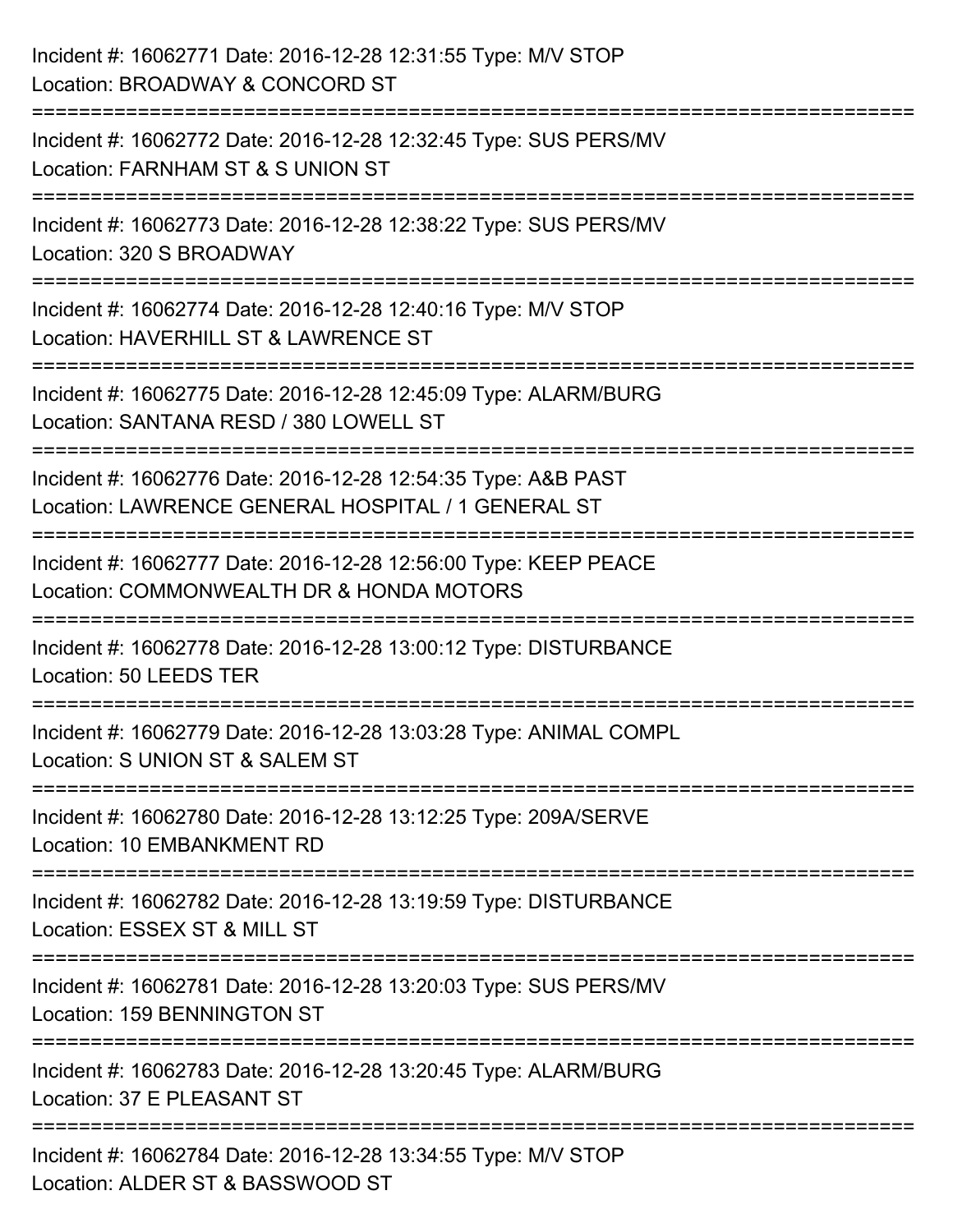| Incident #: 16062785 Date: 2016-12-28 13:38:32 Type: KEEP PEACE<br>Location: 15 LEEDS TER                                              |
|----------------------------------------------------------------------------------------------------------------------------------------|
| Incident #: 16062786 Date: 2016-12-28 13:44:12 Type: NOTIFICATION<br>Location: 169 HAVERHILL ST                                        |
| Incident #: 16062787 Date: 2016-12-28 14:13:52 Type: M/V STOP<br>Location: COMMON ST & JACKSON ST<br>================================= |
| Incident #: 16062788 Date: 2016-12-28 14:18:32 Type: M/V STOP<br>Location: BERKELEY ST & JACKSON ST                                    |
| Incident #: 16062790 Date: 2016-12-28 14:24:28 Type: TOW OF M/V<br>Location: TRESPASS / 2 AMESBURY ST<br>==============                |
| Incident #: 16062789 Date: 2016-12-28 14:24:29 Type: AUTO ACC/NO PI<br>Location: BROADWAY & CONCORD ST                                 |
| Incident #: 16062791 Date: 2016-12-28 14:46:18 Type: M/V STOP<br>Location: BROADWAY & LOWELL ST                                        |
| Incident #: 16062792 Date: 2016-12-28 14:47:53 Type: DISTURBANCE<br>Location: BROADWAY & COMMON ST                                     |
| Incident #: 16062793 Date: 2016-12-28 14:48:22 Type: MAL DAMAGE<br>Location: 20 BELMONT ST #1                                          |
| Incident #: 16062794 Date: 2016-12-28 14:52:50 Type: M/V STOP<br>Location: BROADWAY & COMMON ST                                        |
| Incident #: 16062795 Date: 2016-12-28 14:55:24 Type: ALARM/BURG<br>Location: 167 ANDOVER ST                                            |
| Incident #: 16062796 Date: 2016-12-28 14:56:11 Type: AUTO ACC/NO PI<br>Location: FERN ST & LAWRENCE ST                                 |
| Incident #: 16062797 Date: 2016-12-28 14:59:41 Type: M/V STOP<br>Location: BROADWAY & TREMONT ST                                       |
| Incident #: 16062798 Date: 2016-12-28 15:01:00 Type: M/V STOP<br>Location: GARDEN ST & JACKSON ST                                      |

===========================================================================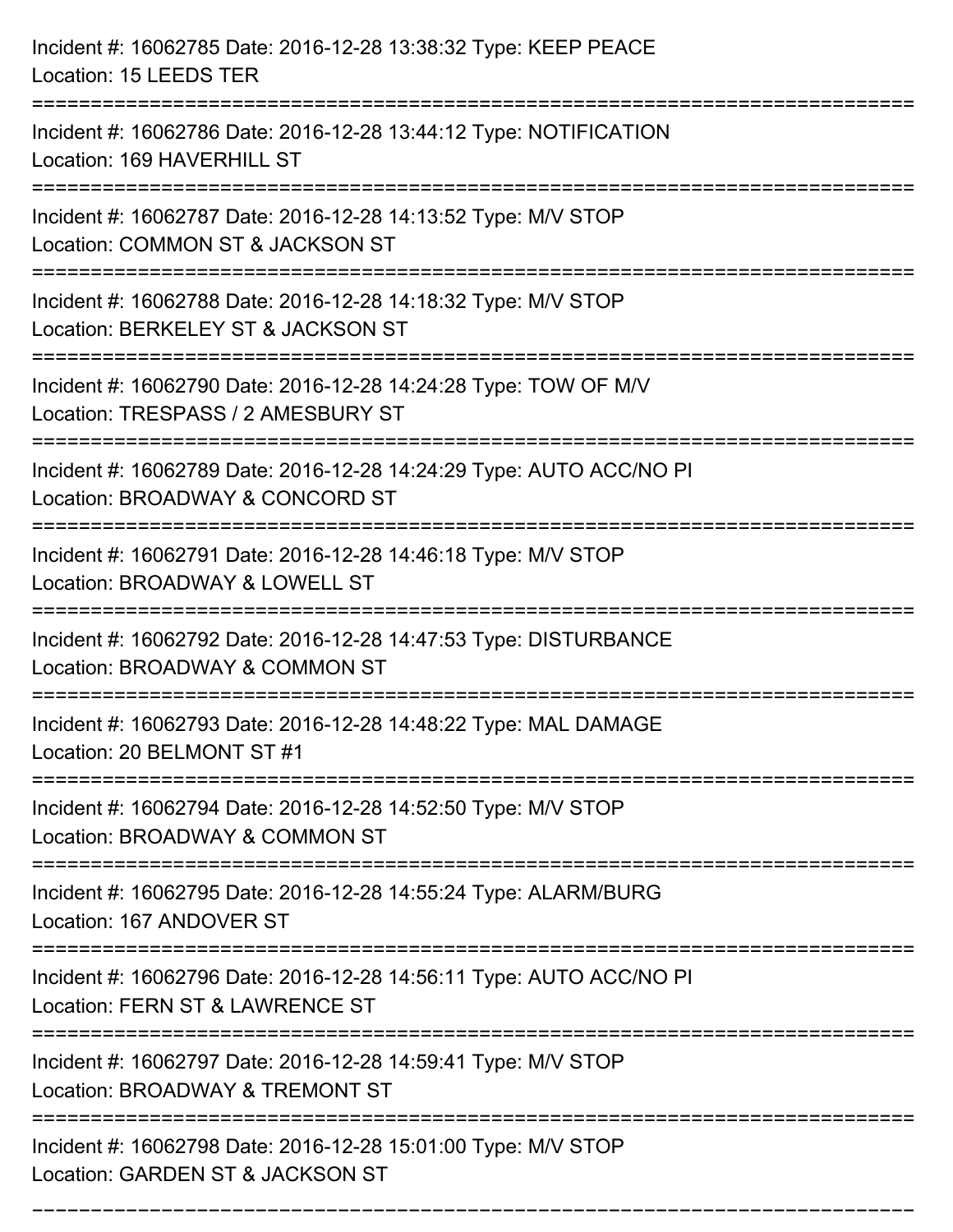| Incident #: 16062799 Date: 2016-12-28 15:05:16 Type: M/V STOP<br>Location: BROADWAY & VALLEY ST                             |
|-----------------------------------------------------------------------------------------------------------------------------|
| Incident #: 16062800 Date: 2016-12-28 15:10:54 Type: M/V STOP<br>Location: ERVING AV & HAMPSHIRE ST                         |
| Incident #: 16062801 Date: 2016-12-28 15:12:35 Type: M/V STOP<br>Location: BURGER KING / 187 BROADWAY                       |
| Incident #: 16062803 Date: 2016-12-28 15:18:08 Type: NOTIFICATION<br>Location: 109 UNION ST FL 1STFL                        |
| Incident #: 16062802 Date: 2016-12-28 15:19:35 Type: M/V STOP<br>Location: BROADWAY & LOWELL ST                             |
| Incident #: 16062804 Date: 2016-12-28 15:21:30 Type: M/V STOP<br>Location: BRADFORD ST & BROADWAY                           |
| Incident #: 16062805 Date: 2016-12-28 15:24:29 Type: ALARM/BURG<br>Location: LAWRENCE FAMILY DEVELOPMENT / 355 HAVERHILL ST |
| Incident #: 16062806 Date: 2016-12-28 15:27:41 Type: M/V STOP<br>Location: BROADWAY & LOWELL ST                             |
| Incident #: 16062807 Date: 2016-12-28 15:35:48 Type: M/V STOP<br>Location: BROADWAY & VALLEY ST                             |
| Incident #: 16062808 Date: 2016-12-28 15:36:32 Type: M/V STOP<br>Location: BROADWAY & HAVERHILL ST                          |
| Incident #: 16062809 Date: 2016-12-28 15:48:07 Type: BUILDING CHK<br>Location: SONIC / WINTHROP AV                          |
| Incident #: 16062810 Date: 2016-12-28 15:54:50 Type: M/V STOP<br>Location: ELIZABETH ST & LOWELL ST                         |
| Incident #: 16062811 Date: 2016-12-28 15:58:27 Type: SUICIDE ATTEMPT<br>Location: 11 SUMMER ST #APTN303                     |
| Incident #: 16062813 Date: 2016-12-28 16:02:42 Type: M/V STOP<br>Location: FRANKLIN ST & TREMONT ST                         |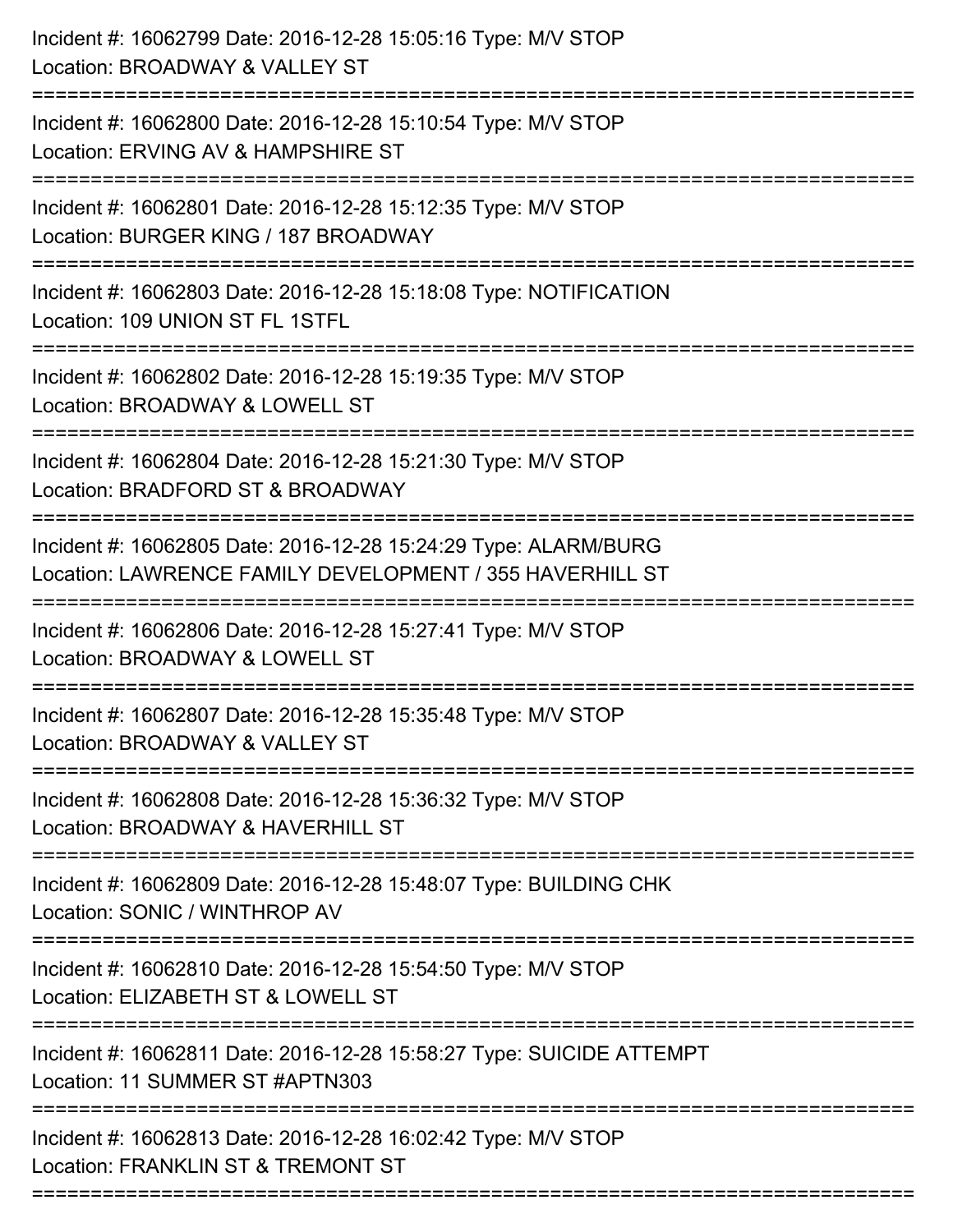Location: ANDOVER ST & S BROADWAY

| Incident #: 16062814 Date: 2016-12-28 16:03:17 Type: MAL DAMAGE<br>Location: NEWTON ST & SANBORN ST                        |
|----------------------------------------------------------------------------------------------------------------------------|
| Incident #: 16062815 Date: 2016-12-28 16:05:59 Type: M/V STOP<br>Location: BROADWAY & ESSEX ST                             |
| Incident #: 16062816 Date: 2016-12-28 16:09:36 Type: M/V STOP<br>Location: BROADWAY & LOWELL ST                            |
| Incident #: 16062817 Date: 2016-12-28 16:10:13 Type: M/V STOP<br>Location: BRADFORD ST & BROADWAY<br>--------------------- |
| Incident #: 16062818 Date: 2016-12-28 16:13:13 Type: M/V STOP<br>Location: BURGER KING / 187 BROADWAY                      |
| Incident #: 16062819 Date: 2016-12-28 16:22:07 Type: M/V STOP<br>Location: BROADWAY & CONCORD ST                           |
| Incident #: 16062820 Date: 2016-12-28 16:23:32 Type: WARRANT SERVE<br>Location: 264 COLONIAL RD                            |
| Incident #: 16062822 Date: 2016-12-28 16:29:16 Type: MV/BLOCKING<br>Location: GLENWOOD DR & SPARKLE DR                     |
| Incident #: 16062821 Date: 2016-12-28 16:29:22 Type: M/V STOP<br>Location: BROADWAY & HAVERHILL ST                         |
| Incident #: 16062823 Date: 2016-12-28 16:32:30 Type: M/V STOP<br>Location: BROADWAY & LOWELL ST                            |
| Incident #: 16062824 Date: 2016-12-28 16:33:31 Type: M/V STOP<br>Location: PARK ST & TENNEY ST                             |
| Incident #: 16062832 Date: 2016-12-28 16:35:34 Type: STOL/MV/PAS<br>Location: 106 COMMON ST                                |
| Incident #: 16062825 Date: 2016-12-28 16:35:53 Type: M/V STOP<br>Location: BROADWAY & CEDAR ST                             |
|                                                                                                                            |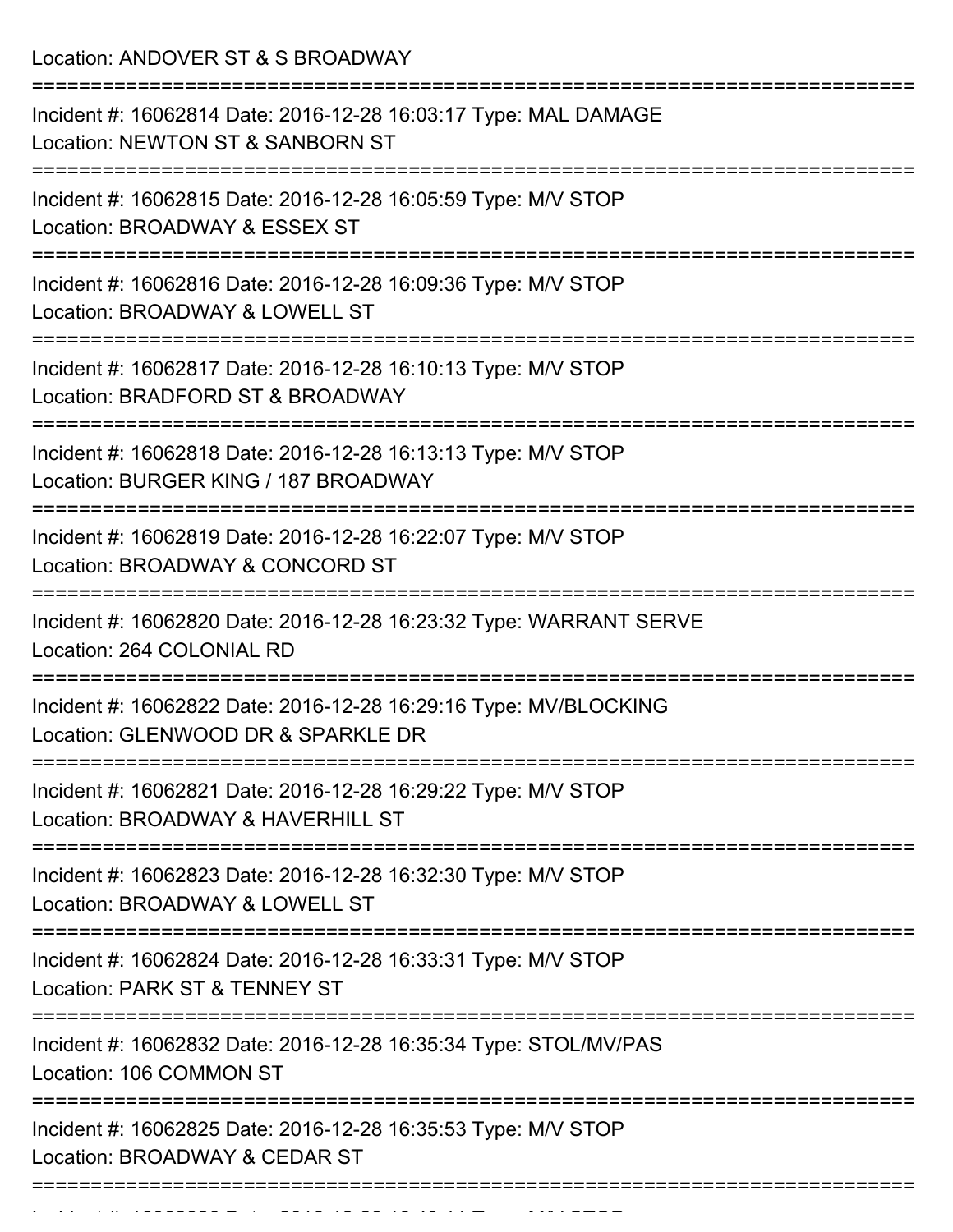Location: ARLINGTON ST & LAWRENCE ST

| Incident #: 16062827 Date: 2016-12-28 16:42:03 Type: M/V STOP<br>Location: BROADWAY & CONCORD ST                |
|-----------------------------------------------------------------------------------------------------------------|
| Incident #: 16062828 Date: 2016-12-28 16:43:54 Type: M/V STOP<br>Location: 286 BROADWAY                         |
| Incident #: 16062829 Date: 2016-12-28 16:44:32 Type: M/V STOP<br>Location: BROADWAY & LOWELL ST                 |
| Incident #: 16062830 Date: 2016-12-28 16:49:17 Type: M/V STOP<br>Location: BROADWAY & CROSS ST<br>===========   |
| Incident #: 16062831 Date: 2016-12-28 16:52:01 Type: ALARM/BURG<br>Location: DUDA, JOHN + SON'S / 19 BENNETT ST |
| Incident #: 16062833 Date: 2016-12-28 16:59:18 Type: M/V STOP<br>Location: MT VERNON ST & S BROADWAY            |
| Incident #: 16062834 Date: 2016-12-28 16:59:26 Type: SUS PERS/MV<br>Location: 71 SALEM ST                       |
| Incident #: 16062835 Date: 2016-12-28 17:03:44 Type: M/V STOP<br>Location: BROADWAY & TREMONT ST                |
| Incident #: 16062836 Date: 2016-12-28 17:07:47 Type: SUS PERS/MV<br>Location: ACTON ST & BROADWAY               |
| Incident #: 16062837 Date: 2016-12-28 17:15:11 Type: M/V STOP<br>Location: 187 BROADWAY                         |
| Incident #: 16062838 Date: 2016-12-28 17:16:24 Type: DISTURBANCE<br>Location: 81 SUNRAY ST                      |
| Incident #: 16062839 Date: 2016-12-28 17:17:47 Type: DISTURBANCE<br>Location: 81 SUNRAY ST                      |
| Incident #: 16062840 Date: 2016-12-28 17:19:53 Type: M/V STOP<br>Location: ESSEX ST & NEWBURY ST                |
|                                                                                                                 |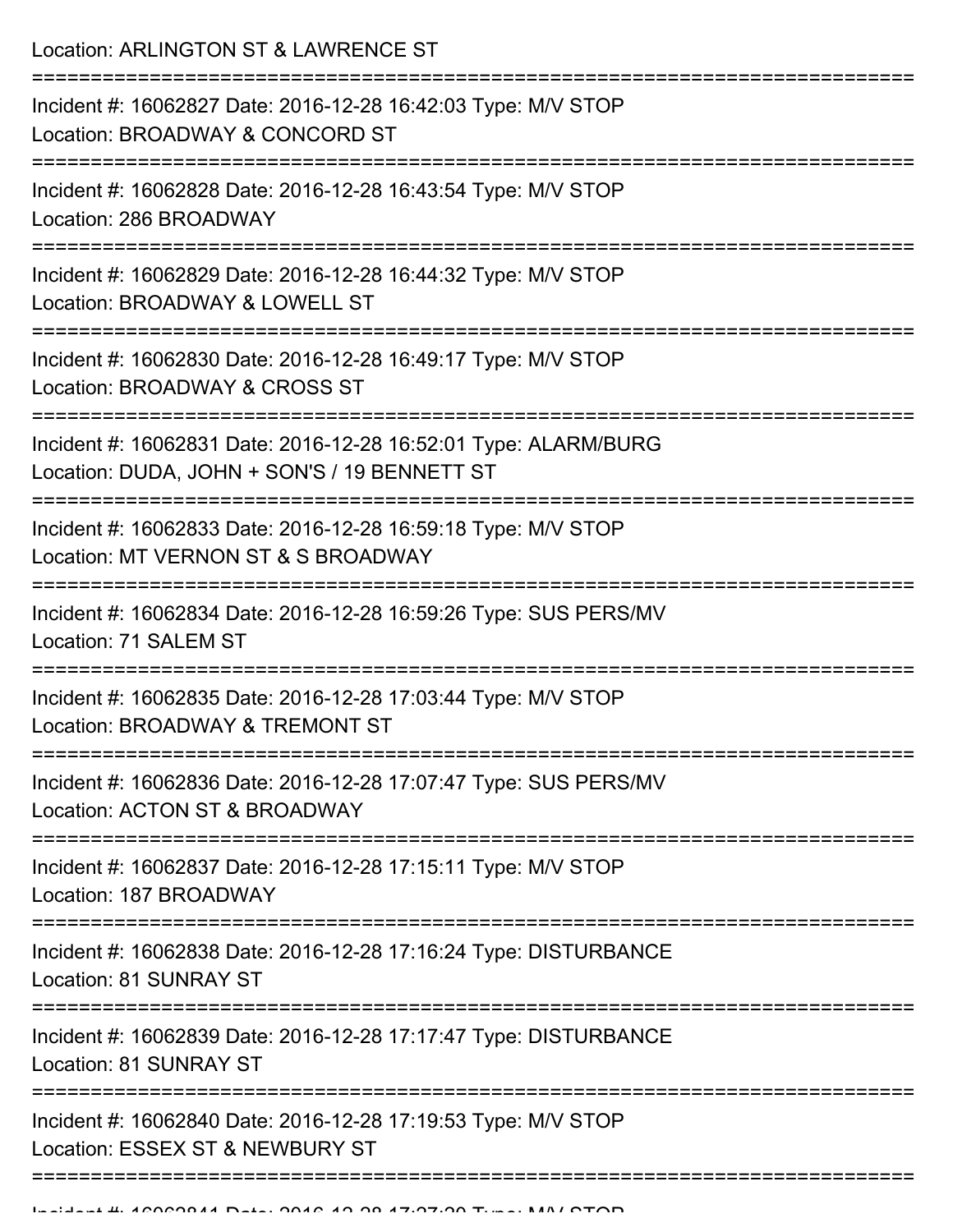Location: 355 ESSEX ST

=========================================================================== Incident #: 16062842 Date: 2016-12-28 17:28:23 Type: M/V STOP Location: BROADWAY & ESSEX ST =========================================================================== Incident #: 16062843 Date: 2016-12-28 17:30:08 Type: LIC PLATE STO Location: 44 KENDRICK ST =========================================================================== Incident #: 16062844 Date: 2016-12-28 17:34:03 Type: M/V STOP Location: BROADWAY & LOWELL ST =========================================================================== Incident #: 16062845 Date: 2016-12-28 17:38:17 Type: STOL/MV/PAS Location: 65 TREMONT ST =========================================================================== Incident #: 16062846 Date: 2016-12-28 17:41:33 Type: M/V STOP Location: 408 BROADWAY =========================================================================== Incident #: 16062847 Date: 2016-12-28 17:43:25 Type: M/V STOP Location: 46 UNION ST =========================================================================== Incident #: 16062848 Date: 2016-12-28 17:46:08 Type: RECOV/STOL/MV Location: 23 SUMMER ST =========================================================================== Incident #: 16062849 Date: 2016-12-28 17:47:10 Type: M/V STOP Location: BROADWAY & LOWELL ST =========================================================================== Incident #: 16062850 Date: 2016-12-28 17:47:41 Type: M/V STOP Location: BROADWAY & ESSEX ST =========================================================================== Incident #: 16062852 Date: 2016-12-28 17:48:45 Type: COUNTERFEIT Location: CHECKS CASHED / 9 BROADWAY =========================================================================== Incident #: 16062851 Date: 2016-12-28 17:49:42 Type: M/V STOP Location: SHATTUCK ST =========================================================================== Incident #: 16062853 Date: 2016-12-28 17:51:50 Type: M/V STOP Location: BROADWAY & CONCORD ST =========================================================================== Incident #: 16062854 Date: 2016-12-28 18:01:38 Type: INVEST CONT Location: 50 SHAWMUT ST =========================================================================== Incident #: 16062855 Date: 2016-12-28 18:03:04 Type: M/V STOP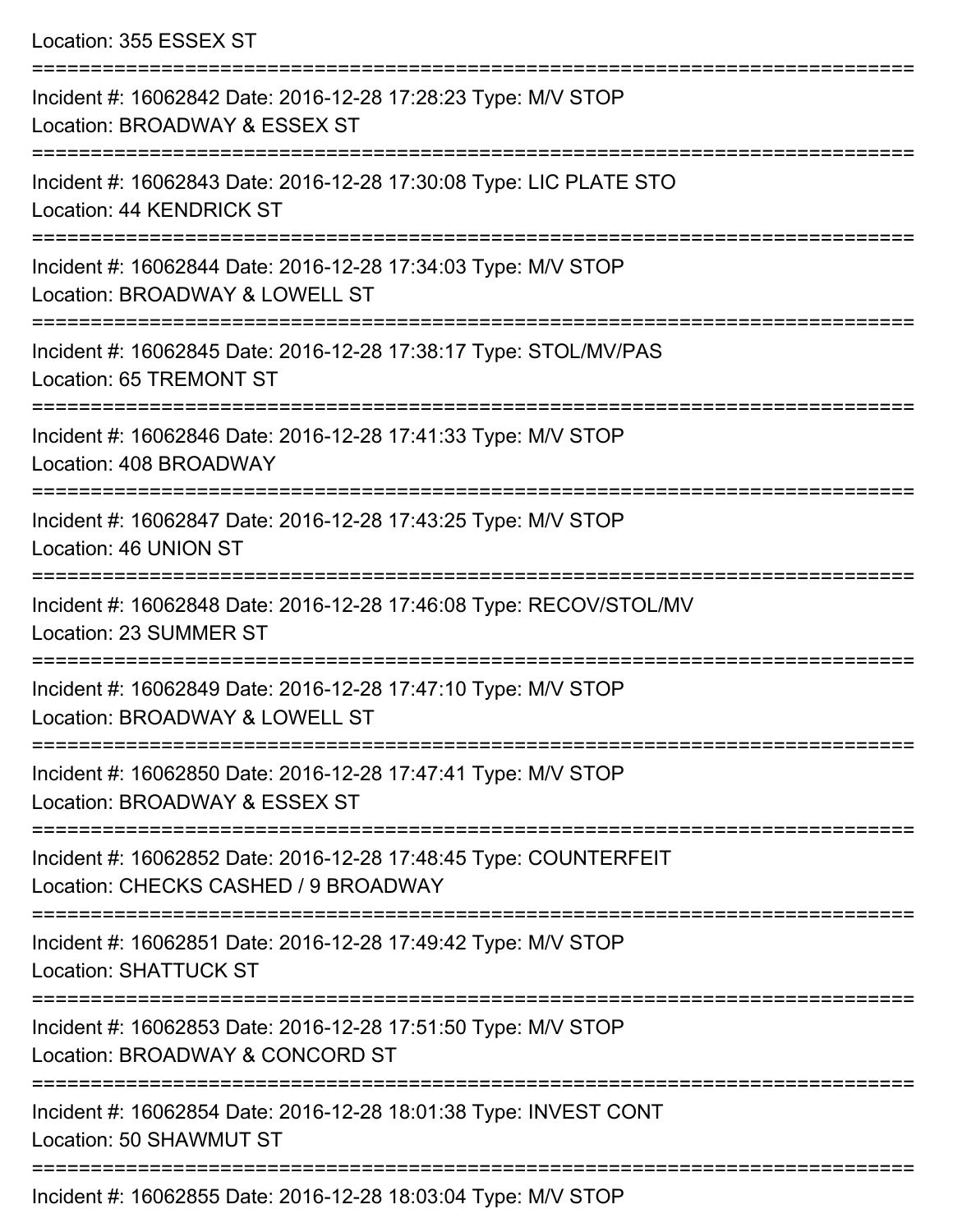| Incident #: 16062856 Date: 2016-12-28 18:05:51 Type: M/V STOP<br>Location: BROADWAY & LOWELL ST                         |
|-------------------------------------------------------------------------------------------------------------------------|
| Incident #: 16062857 Date: 2016-12-28 18:18:03 Type: M/V STOP<br>Location: 264 ESSEX ST                                 |
| Incident #: 16062858 Date: 2016-12-28 18:19:22 Type: M/V STOP<br>Location: ESSEX ST & LAWRENCE ST                       |
| Incident #: 16062859 Date: 2016-12-28 18:19:31 Type: MISSING PERS<br>Location: 80 HAVERHILL ST                          |
| Incident #: 16062860 Date: 2016-12-28 18:20:11 Type: M/V STOP<br>Location: 205 BROADWAY                                 |
| Incident #: 16062861 Date: 2016-12-28 18:21:21 Type: M/V STOP<br>Location: COMMON ST & LAWRENCE ST                      |
| Incident #: 16062862 Date: 2016-12-28 18:23:20 Type: ALARM/BURG<br>Location: A AFFORDABLE INSURANCE / 67 WINTHROP AV #G |
| Incident #: 16062863 Date: 2016-12-28 18:24:00 Type: M/V STOP<br>Location: MT VERNON PARK / null                        |
| Incident #: 16062864 Date: 2016-12-28 18:27:50 Type: M/V STOP<br>Location: 205 BROADWAY                                 |
| Incident #: 16062865 Date: 2016-12-28 18:28:55 Type: AUTO ACC/NO PI<br>Location: DOYLE ST & WATER ST                    |
| Incident #: 16062867 Date: 2016-12-28 18:30:50 Type: MEDIC SUPPORT<br>Location: 10 SHERIDAN ST                          |
| Incident #: 16062866 Date: 2016-12-28 18:31:04 Type: INVEST CONT<br>Location: 28 SUMMER ST                              |
| Incident #: 16062868 Date: 2016-12-28 18:37:03 Type: M/V STOP<br>Location: HAMPSHIRE ST & HAVERHILL ST                  |
| Incident #: 16062869 Date: 2016-12-28 18:42:24 Type: AUTO ACC/NO PI                                                     |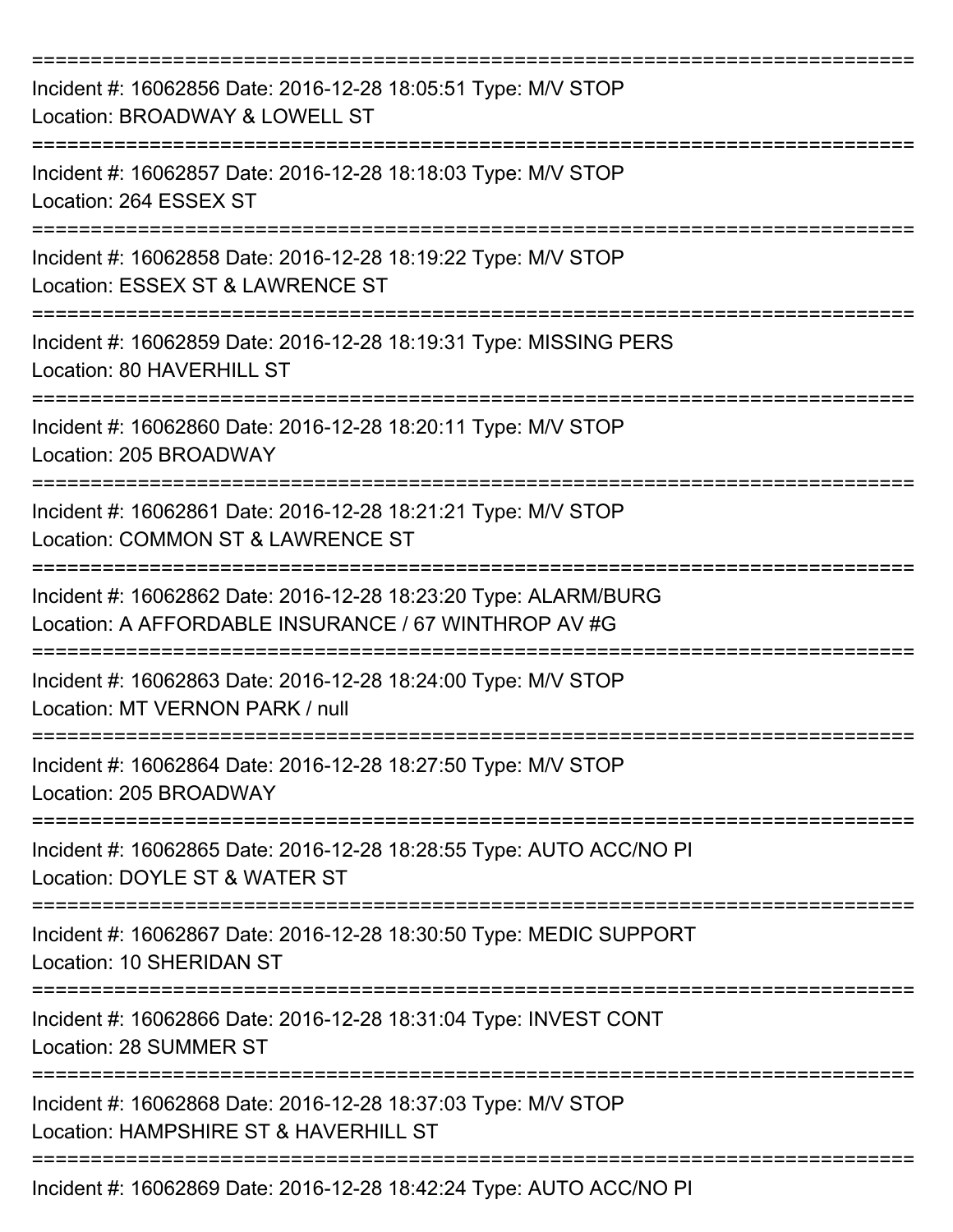| Incident #: 16062870 Date: 2016-12-28 18:46:38 Type: ASSSIT OTHER PD<br>Location: LAWRENCE ST & SARATOGA ST                          |
|--------------------------------------------------------------------------------------------------------------------------------------|
| Incident #: 16062871 Date: 2016-12-28 18:48:59 Type: MEDIC SUPPORT<br>Location: 64 BOWDOIN ST #2                                     |
| Incident #: 16062872 Date: 2016-12-28 18:56:35 Type: M/V STOP<br>Location: E HAVERHILL ST & PROSPECT ST                              |
| Incident #: 16062873 Date: 2016-12-28 18:58:21 Type: STOL/MV/PAS<br>Location: 107 UNION ST                                           |
| Incident #: 16062874 Date: 2016-12-28 19:04:00 Type: SUS PERS/MV<br>Location: CANAL ST & UNION ST                                    |
| ====================================<br>Incident #: 16062875 Date: 2016-12-28 19:13:25 Type: MISSING PERS<br>Location: 394 LOWELL ST |
| Incident #: 16062877 Date: 2016-12-28 19:43:10 Type: TRESPASSING<br>Location: 290 SALEM ST                                           |
| Incident #: 16062878 Date: 2016-12-28 20:01:06 Type: INVESTIGATION<br>Location: 90 LOWELL ST                                         |
| Incident #: 16062879 Date: 2016-12-28 20:07:08 Type: FIGHT<br>Location: 49 BRADFORD ST #2 FL 1                                       |
| Incident #: 16062880 Date: 2016-12-28 20:16:56 Type: STOL/MV/PAS<br>Location: 516 ANDOVER ST                                         |
| Incident #: 16062881 Date: 2016-12-28 20:25:47 Type: M/V STOP<br>Location: BROADWAY & CONCORD ST                                     |
| Incident #: 16062883 Date: 2016-12-28 20:34:17 Type: MISSING PERS<br>Location: 82 BENNINGTON ST                                      |
| Incident #: 16062882 Date: 2016-12-28 20:44:11 Type: SPECIAL CHECK<br>Location: GEISLER STATE POOL / 50 HIGH ST                      |
| Incident #: 16062884 Date: 2016-12-28 20:50:54 Type: HIT & RUN M/V                                                                   |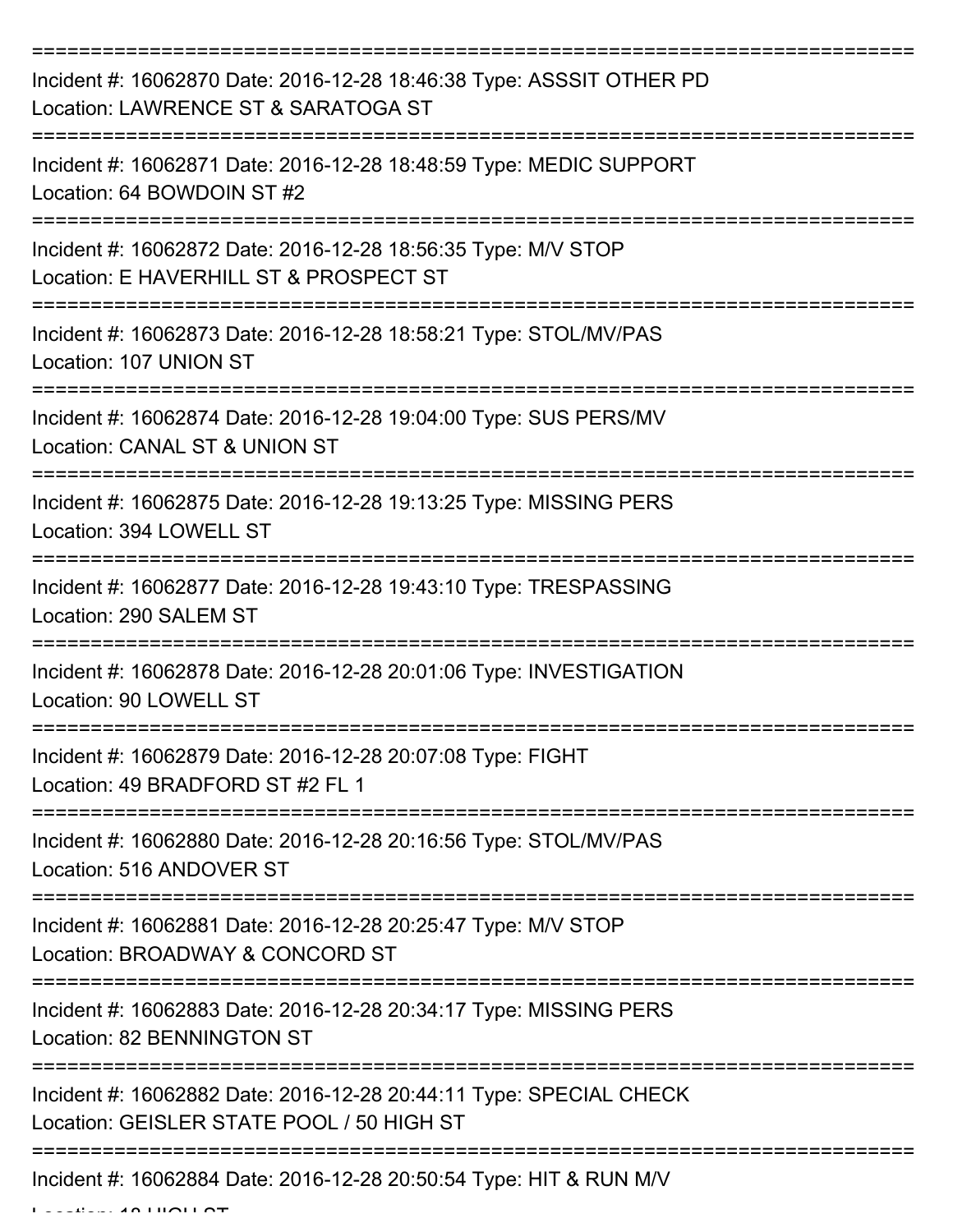| Incident #: 16062885 Date: 2016-12-28 21:13:51 Type: SUS PERS/MV<br>Location: 20 SUNSET AV                                                           |
|------------------------------------------------------------------------------------------------------------------------------------------------------|
| Incident #: 16062886 Date: 2016-12-28 21:25:33 Type: ALARM/BURG<br>Location: 61 WARREN ST #A                                                         |
| Incident #: 16062887 Date: 2016-12-28 21:25:44 Type: GENERAL SERV<br>Location: 14 BEACON AV                                                          |
| Incident #: 16062888 Date: 2016-12-28 21:32:57 Type: SHOTS FIRED<br>Location: 166 EASTON ST                                                          |
| Incident #: 16062889 Date: 2016-12-28 21:43:17 Type: MAL DAMAGE<br>Location: 147 EASTON ST                                                           |
| Incident #: 16062890 Date: 2016-12-28 21:47:10 Type: KEEP PEACE<br>Location: 56 SPRINGFIELD ST #9                                                    |
| Incident #: 16062891 Date: 2016-12-28 21:50:39 Type: UNWANTEDGUEST<br>Location: 7 ELEVEN / 370 BROADWAY                                              |
| Incident #: 16062892 Date: 2016-12-28 22:01:09 Type: ALARM/BURG<br>Location: EXPRESS SHIPPING / 13 NEWBURY ST<br>:================================== |
| Incident #: 16062893 Date: 2016-12-28 22:05:30 Type: SUS PERS/MV<br>Location: 11 MELROSE TER                                                         |
| Incident #: 16062894 Date: 2016-12-28 22:10:15 Type: M/V STOP<br>Location: ESSEX ST & UNION ST                                                       |
| Incident #: 16062895 Date: 2016-12-28 22:13:01 Type: WARRANT SERVE<br>Location: 264 COLONIAL RD                                                      |
| Incident #: 16062896 Date: 2016-12-28 22:28:59 Type: MEDIC SUPPORT<br>Location: 56 SPRINGFIELD ST #9                                                 |
| Incident #: 16062897 Date: 2016-12-28 22:58:33 Type: DOMESTIC/PROG<br>Location: 75 BROOKFIELD ST #BACK FL 3                                          |
| Incident #: 16062898 Date: 2016-12-28 23:05:14 Type: ALARM/BURG<br>I ocation: ECDEDANIZA ACADEMV / 108 CADDEN CT                                     |